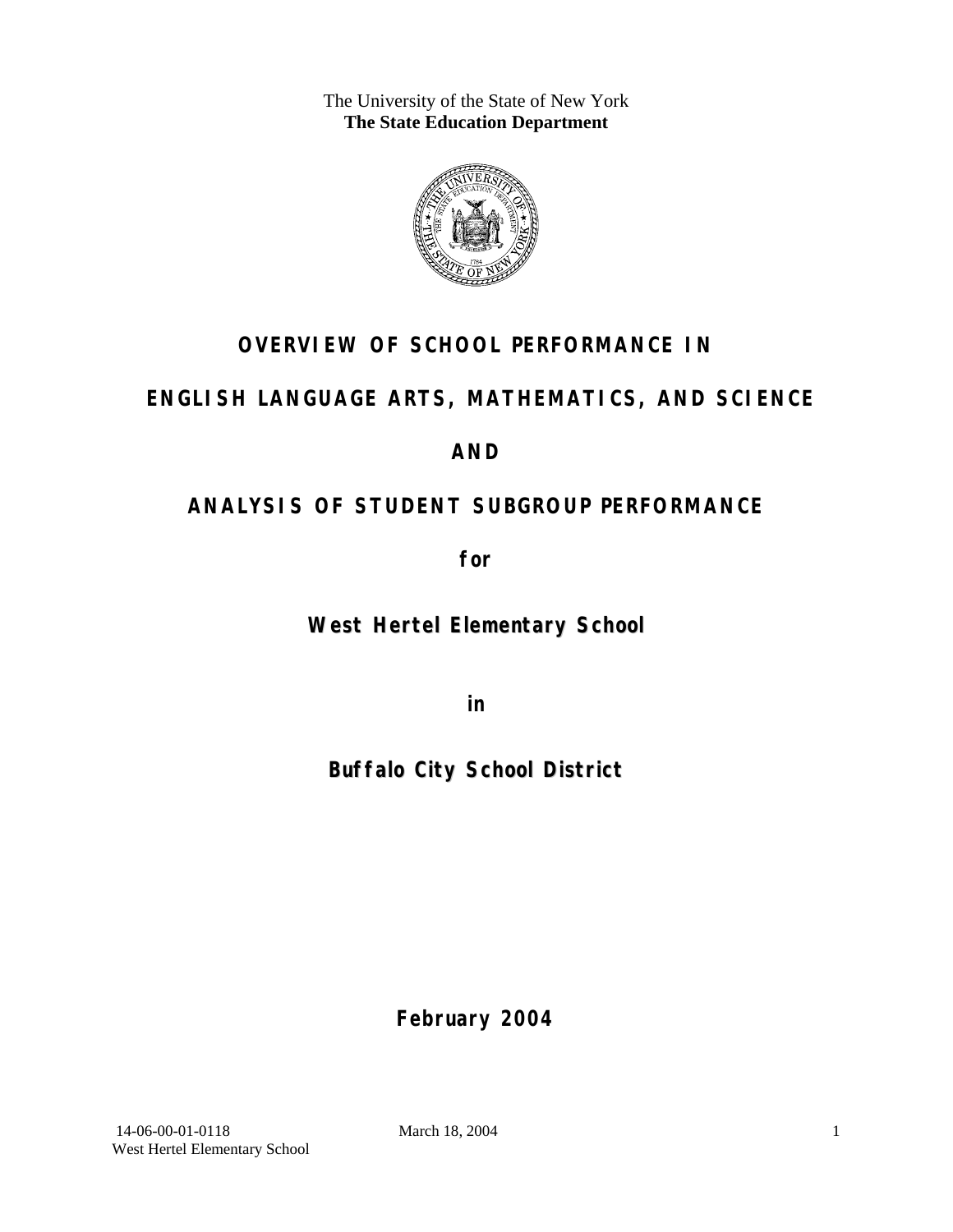## **THE UNIVERSITY OF THE STATE OF NEW YORK**

### **Regents of The University**

| Tonawanda             |
|-----------------------|
| <b>Hollis</b>         |
| Staten Island         |
| New Rochelle          |
| Peru                  |
| Huntington            |
| <b>North Syracuse</b> |
| New York              |
| <b>Belle Harbor</b>   |
| Buffalo               |
| Hartsdale             |
| Albany                |
| <b>Bronx</b>          |
| New York              |
| <b>Binghamton</b>     |
| Rochester             |

#### **President of The University and Commissioner of Education**

RICHARD P. MILLS

**Deputy Commissioner for Elementary, Middle, Secondary and Continuing Education**  JAMES A. KADAMUS

#### **Coordinator, School Operations and Management Services**

CHARLES SZUBERLA

#### **Coordinator, Information and Reporting Services**

MARTHA P. MUSSER

The State Education Department does not discriminate on the basis of age, color, religion, creed, disability, marital status, veteran status, national origin, race, gender, genetic predisposition or carrier status, or sexual orientation in its educational programs, services and activities. Portions of this publication can be made available in a variety of formats, including braille, large print or audio tape, upon request. Inquiries concerning this policy of nondiscrimination should be directed to the Department's Office for Diversity, Ethics, and Access, Room 530, Education Building, Albany, NY 12234. **Requests for additional copies of this publication may be made by contacting the Publications Sales Desk, Room 309, Education Building, Albany, NY 12234.** 

Please address all correspondence about this report that is not related to data corrections to:

*School Report Card Coordinator Information and Reporting Services Team New York State Education Department Room 863 EBA 89 Washington Avenue Albany, NY 12234*  E-mail: *RPTCARD@mail.nysed.gov*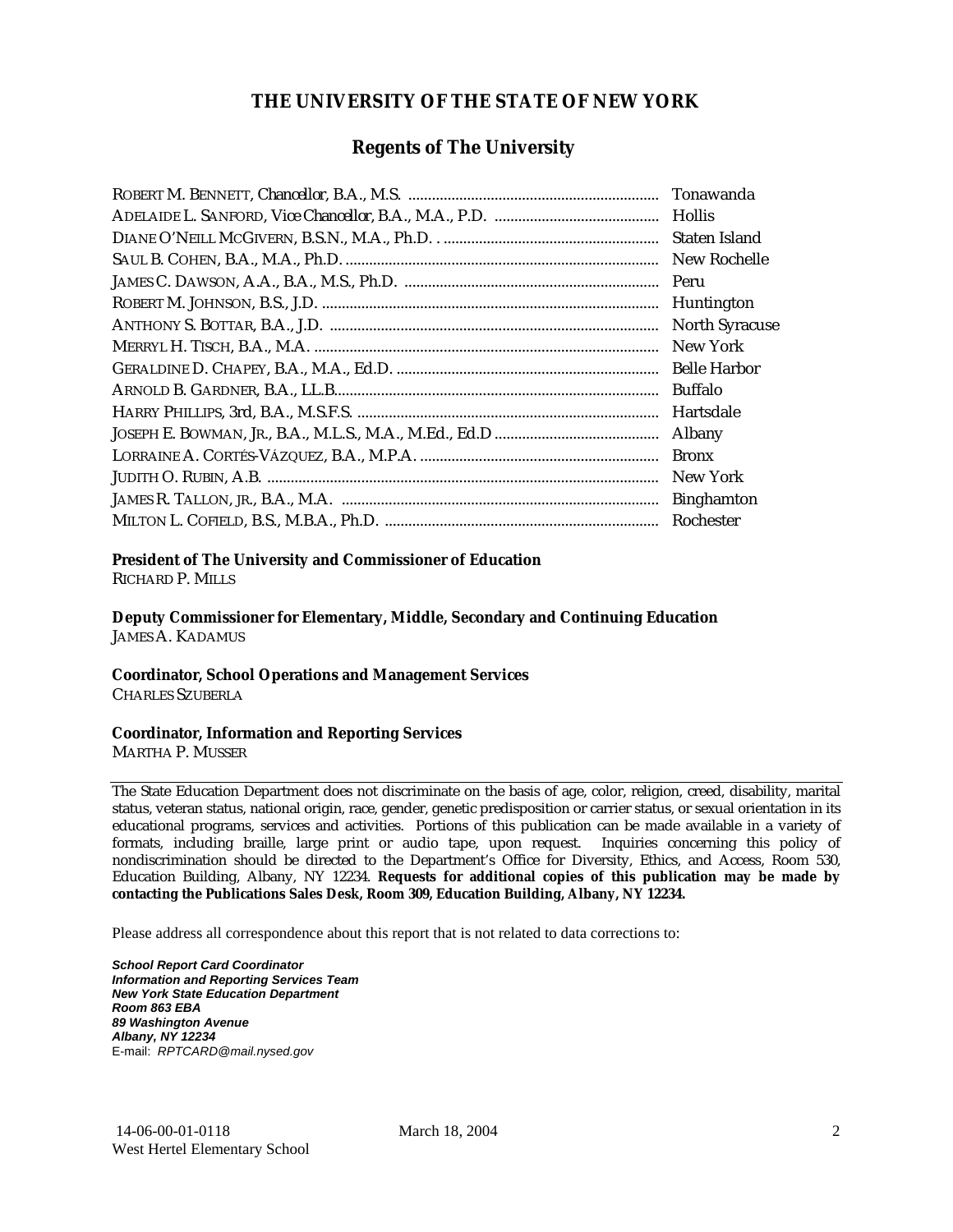The *New York State School Report Card* is an important part of the Board of Regents effort to raise learning standards for all students. It provides information to the public on student performance and other measures of school and district performance. Knowledge gained from the school report card on a school's strengths and weaknesses can be used to improve instruction and services to students.

The *New York State School Report Card* consists of three parts: the *Overview of School Performance in English Language Arts, Mathematics, and Science and Analysis of Student Subgroup Performance,* the *Comprehensive Information Report,* and the *School Accountability Report*. The *Overview and Analysis* presents performance data on measures required by the federal No Child Left Behind Act: English, mathematics, science, and graduation rate. Performance data on other State assessments can be found in the *Comprehensive Information Report*. The *School Accountability Report* provides information as to whether a school is making adequate progress toward enabling all students to achieve proficiency in English and mathematics.

State assessments are designed to help ensure that all students reach high learning standards. They show whether students are getting the foundation knowledge they need to succeed at the elementary, middle, and commencement levels and beyond. The State requires that students who are not making appropriate progress toward the standards receive academic intervention services.

In the *Overview*, performance on the elementary- and middle-level assessments in English language arts and mathematics and on the middle-level science test is reported in terms of mean scores and the percentage of students scoring at each of the four levels. These levels indicate performance on the standards from seriously deficient to advanced proficiency. Performance on the elementary-level science test is reported in terms of mean scores and the percentage of students making appropriate progress. Regents examination scores are reported in four score ranges. Scores of 65 to 100 are passing; scores of 55 to 64 earn credit toward a local diploma (with the approval of the local board of education). Though each elementary- and middle-level assessment is administered to students in a specific grade, secondary-level assessments are taken by students when they complete the coursework for the core curriculum. Therefore, the performance of students at the secondary level is measured for a student cohort rather than a group of students at a particular grade level. Students are grouped in cohorts according to the year in which they first entered grade 9.

The assessment data in the *Overview and Analysis* are for all tested students in the school, including general-education students and students with disabilities. In the *Overview*, each school's performance is compared with that of schools similar in grade level, district resources, and student needs as indicated by income and limited English proficiency (LEP) status. Each district's performance is compared with that of all public schools statewide. In the *Analysis*, performance is disaggregated by race/ethnicity, disability status, gender, LEP status, income level, and migrant status.

Explanations of terms referred to or symbols used in this part of the school report card may be found in the glossary on the last page. Further information on the school report card may be found in the guide, *Understanding Your School Report Card: February 2004*, available on the Information and Reporting Services Web site at www.emsc.nysed.gov/irts.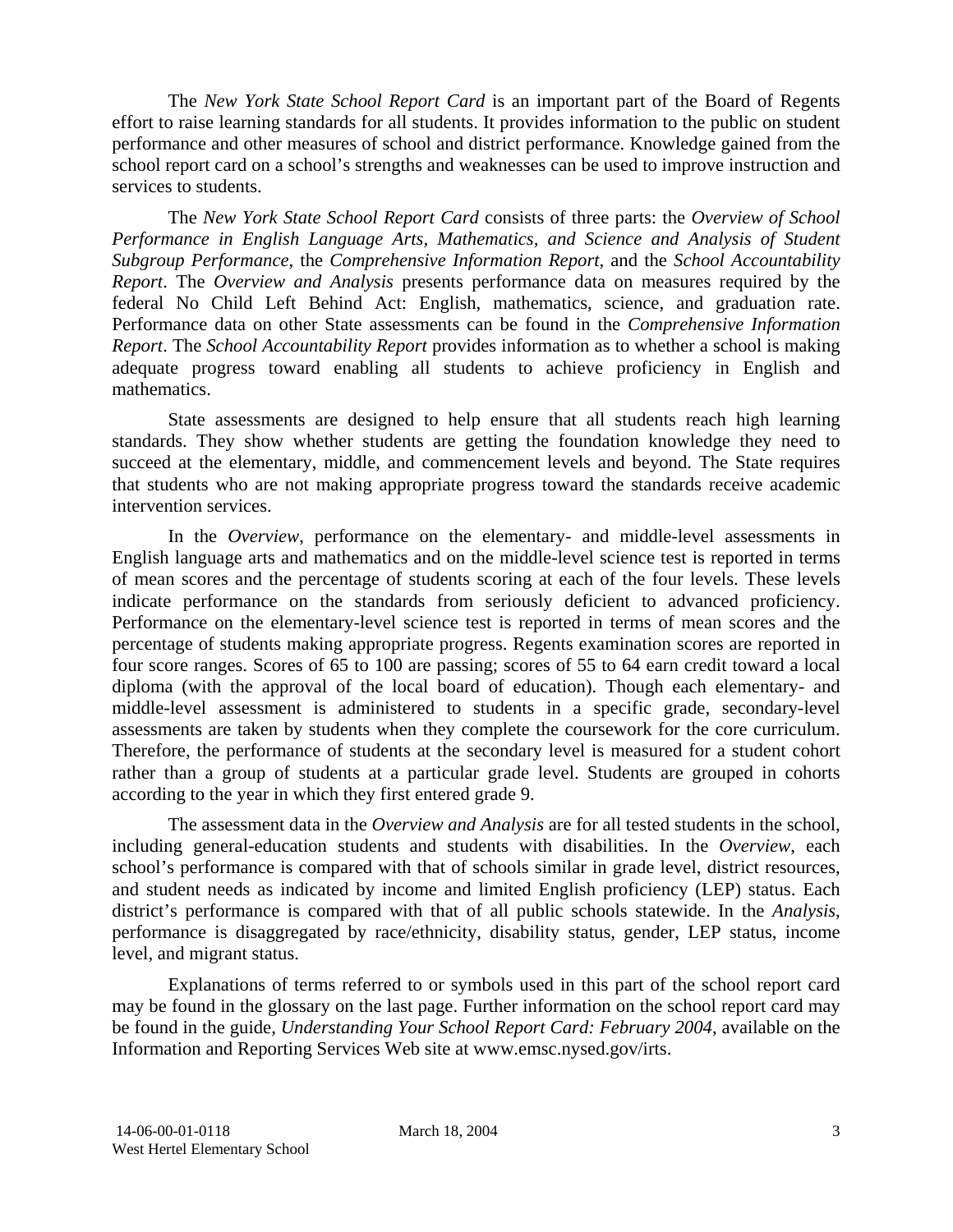# **Overview of School Performance in English Language Arts, Mathematics, and Science**

## **School Profile**

| Principal:<br>Ramona Thomas-Reynolds |             | Phone: | (716)871-6072             |
|--------------------------------------|-------------|--------|---------------------------|
| <b>Organization</b>                  | Grade Range |        | <b>Student Enrollment</b> |
| $2002 - 03$                          | 4-8         |        | 783                       |

| 2001–02 School District-wide Total Expenditure per Pupil | \$12,201 |
|----------------------------------------------------------|----------|
|----------------------------------------------------------|----------|

### **2002–03 Percentage of Core Classes Taught by Highly Qualified Teachers\***

| <b>Number of Core</b><br><b>Classes</b> | <b>Percent Taught</b><br>by Highly<br>Qualified<br><b>Teachers</b> |
|-----------------------------------------|--------------------------------------------------------------------|
| 51                                      | 73%                                                                |

\*For the 2002-03 school year, SED is reporting that teachers of core classes are highly qualified if they are certified to teach those classes. However, No Child Left Behind (NCLB) imposes requirements beyond certification for some teachers to be considered highly qualified. In future years, when New York State uses the NCLB criteria for reporting, certified teachers must fulfill all NCLB requirements to be counted as highly qualified.

#### **2002–03 Percentage of Teachers with No Valid Teaching Certificate\***

| Number of<br><b>Teachers</b> | <b>Percent with No</b><br><b>Valid Teaching</b><br><b>Certificate</b> |
|------------------------------|-----------------------------------------------------------------------|
| 51                           | 14%                                                                   |

\*This count includes teachers with temporary licenses who do not have a valid permanent, provisional, or transitional teaching certificate.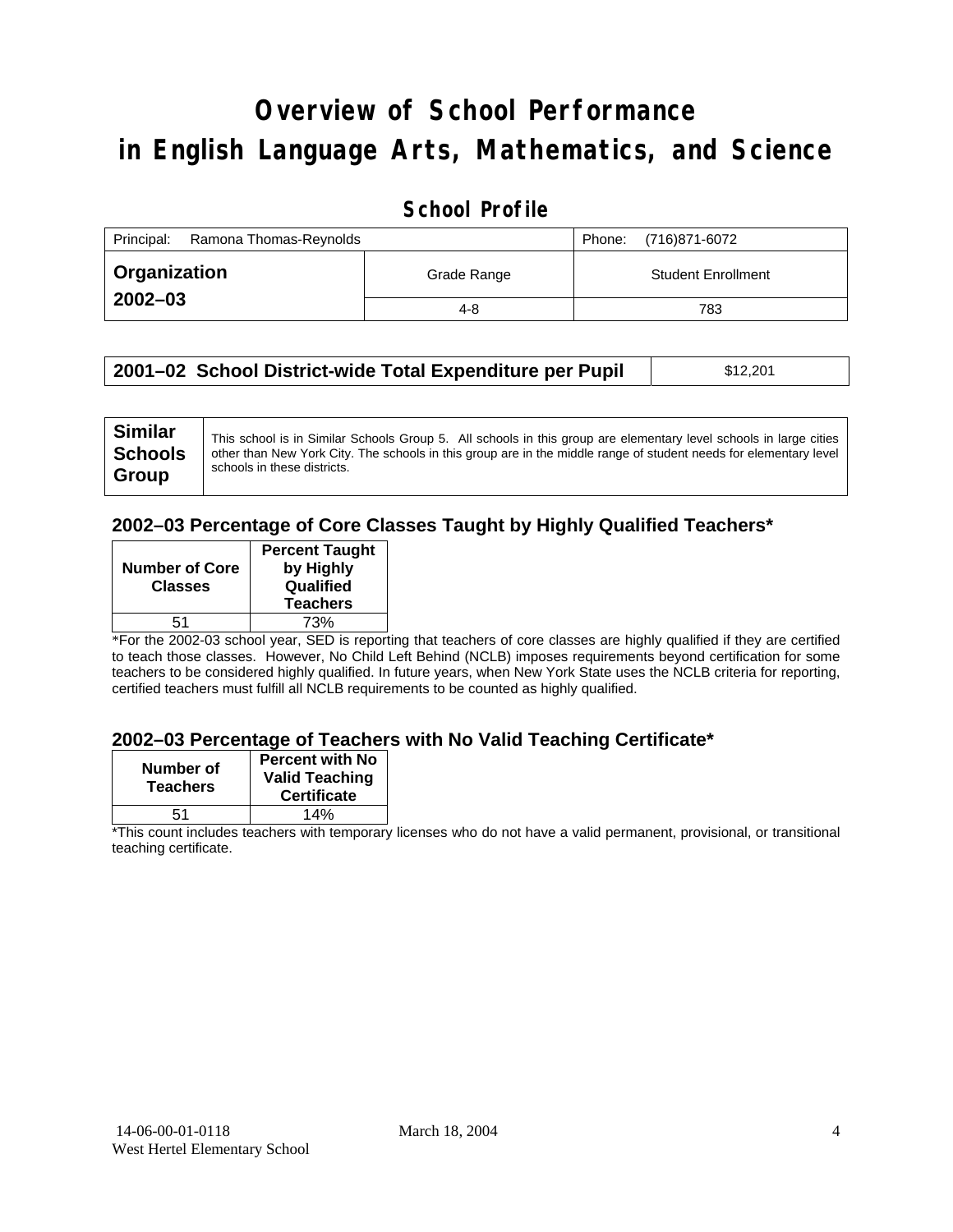English Language Arts



| Performance at<br><b>This School</b> | Level 1<br>455-602 | Level 2<br>603-644 | Level 3<br>645-691 | Level 4<br>692-800 | <b>Total</b> | <b>Mean Score</b> |
|--------------------------------------|--------------------|--------------------|--------------------|--------------------|--------------|-------------------|
| Jan-Feb 2001                         | 54                 | 80                 | 24                 |                    | 160          | 614               |
| Jan-Feb 2002                         | 54                 | 61                 | 31                 |                    | 147          | 619               |
| Feb 2003                             | 29                 | 63                 | 22                 |                    | 116          | 621               |

|         | Elementary-Level English Language Arts Levels — Listening, Reading, and Writing Standards                 |  |  |  |  |
|---------|-----------------------------------------------------------------------------------------------------------|--|--|--|--|
| Level 4 | These students exceed the standards and are moving toward high performance on the Regents examination.    |  |  |  |  |
| Level 3 | These students meet the standards and, with continued steady growth, should pass the Regents examination. |  |  |  |  |
| Level 2 | These students <b>need extra help</b> to meet the standards and pass the Regents examination.             |  |  |  |  |
| Level 1 | These students have serious academic deficiencies.                                                        |  |  |  |  |

**Performance of Limited English Proficient Students Taking the New York State English as a Second Language Achievement Test (NYSESLAT) as the Measure of English Language Arts Achievement**

| Grade 4 | <b>Number</b><br>Tested | Level 1           | Level 2 | Level 3  | Level 4            |
|---------|-------------------------|-------------------|---------|----------|--------------------|
| 2003    |                         | $^{\prime\prime}$ | π       | $^{\pi}$ | $\boldsymbol{\pi}$ |

**Performance of Students with Severe Disabilities on the New York State Alternate Assessment (NYSAA) in English** 

| <b>Elementary Level</b> | <b>Number</b><br>Tested | AA-Level | <b>AA-Level 2</b> | AA-Level 3 | AA-Level 4 |
|-------------------------|-------------------------|----------|-------------------|------------|------------|
| $2002 - 03$             |                         |          |                   |            |            |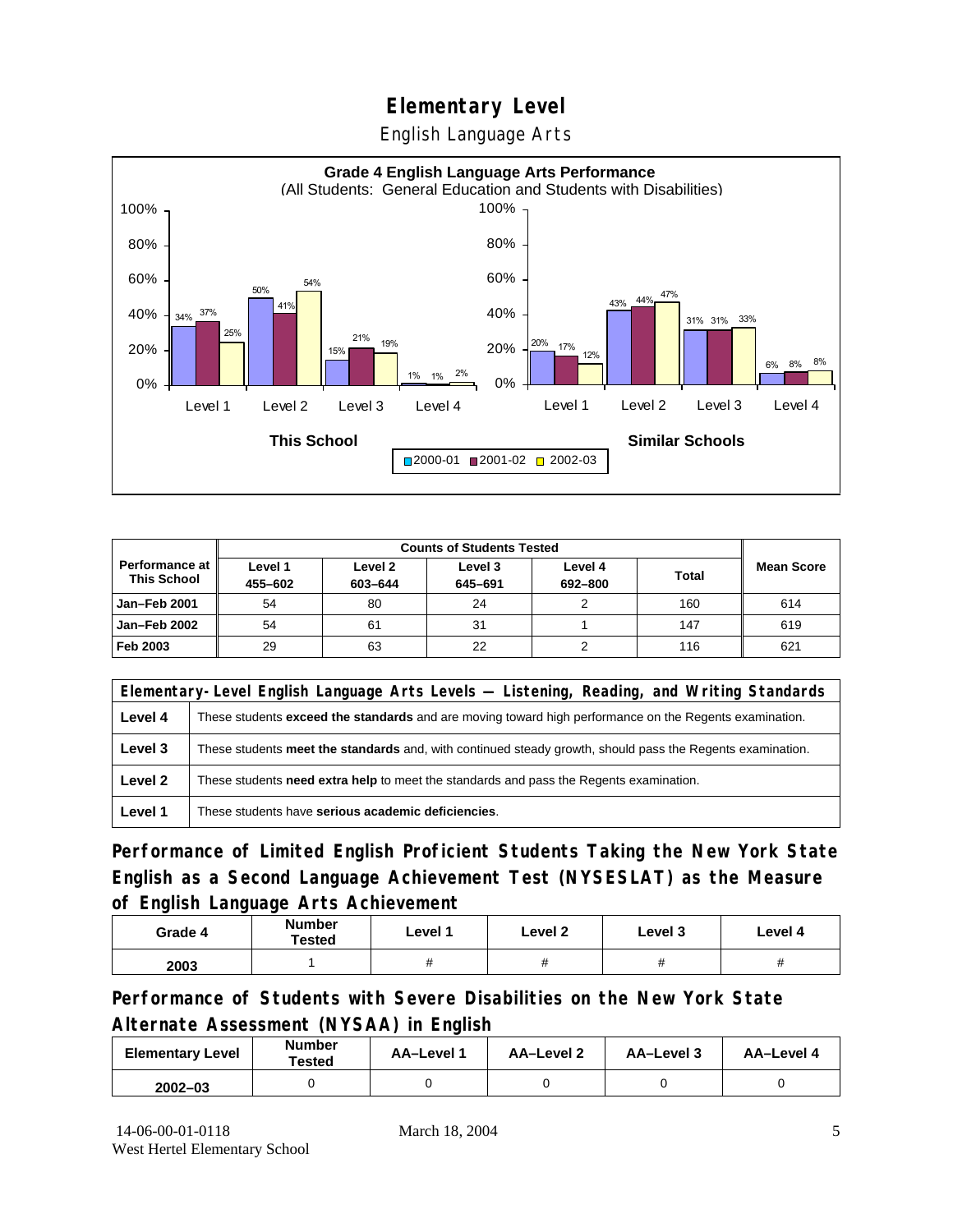## **Mathematics**



|                                             | <b>Counts of Students Tested</b> |                    |                    |                    |              |                   |
|---------------------------------------------|----------------------------------|--------------------|--------------------|--------------------|--------------|-------------------|
| <b>Performance at</b><br><b>This School</b> | Level 1<br>448-601               | Level 2<br>602-636 | Level 3<br>637-677 | Level 4<br>678-810 | <b>Total</b> | <b>Mean Score</b> |
| <b>May 2001</b>                             | 34                               | 65                 | 39                 |                    | 140          | 620               |
| May 2002                                    | 44                               | 65                 | 38                 |                    | 148          | 618               |
| May 2003                                    | 14                               | 42                 | 56                 |                    | 119          | 635               |

|                                                                                                   | Elementary-Level Mathematics Levels -                                                                         |  |  |  |
|---------------------------------------------------------------------------------------------------|---------------------------------------------------------------------------------------------------------------|--|--|--|
|                                                                                                   | Knowledge, Reasoning, and Problem-Solving Standards                                                           |  |  |  |
| Level 4                                                                                           | These students <b>exceed the standards</b> and are moving toward high performance on the Regents examination. |  |  |  |
| Level 3                                                                                           | These students meet the standards and, with continued steady growth, should pass the Regents examination.     |  |  |  |
| Level 2<br>These students need extra help to meet the standards and pass the Regents examination. |                                                                                                               |  |  |  |
| Level 1                                                                                           | These students have serious academic deficiencies.                                                            |  |  |  |

## **Performance of Students with Severe Disabilities on the New York State Alternate Assessment (NYSAA) in Mathematics**

| <b>Elementary Level</b> | <b>Number</b><br>Tested | <b>AA-Level 1</b> | AA-Level 2 | AA-Level 3 | AA-Level 4 |
|-------------------------|-------------------------|-------------------|------------|------------|------------|
| $2002 - 03$             |                         |                   |            |            |            |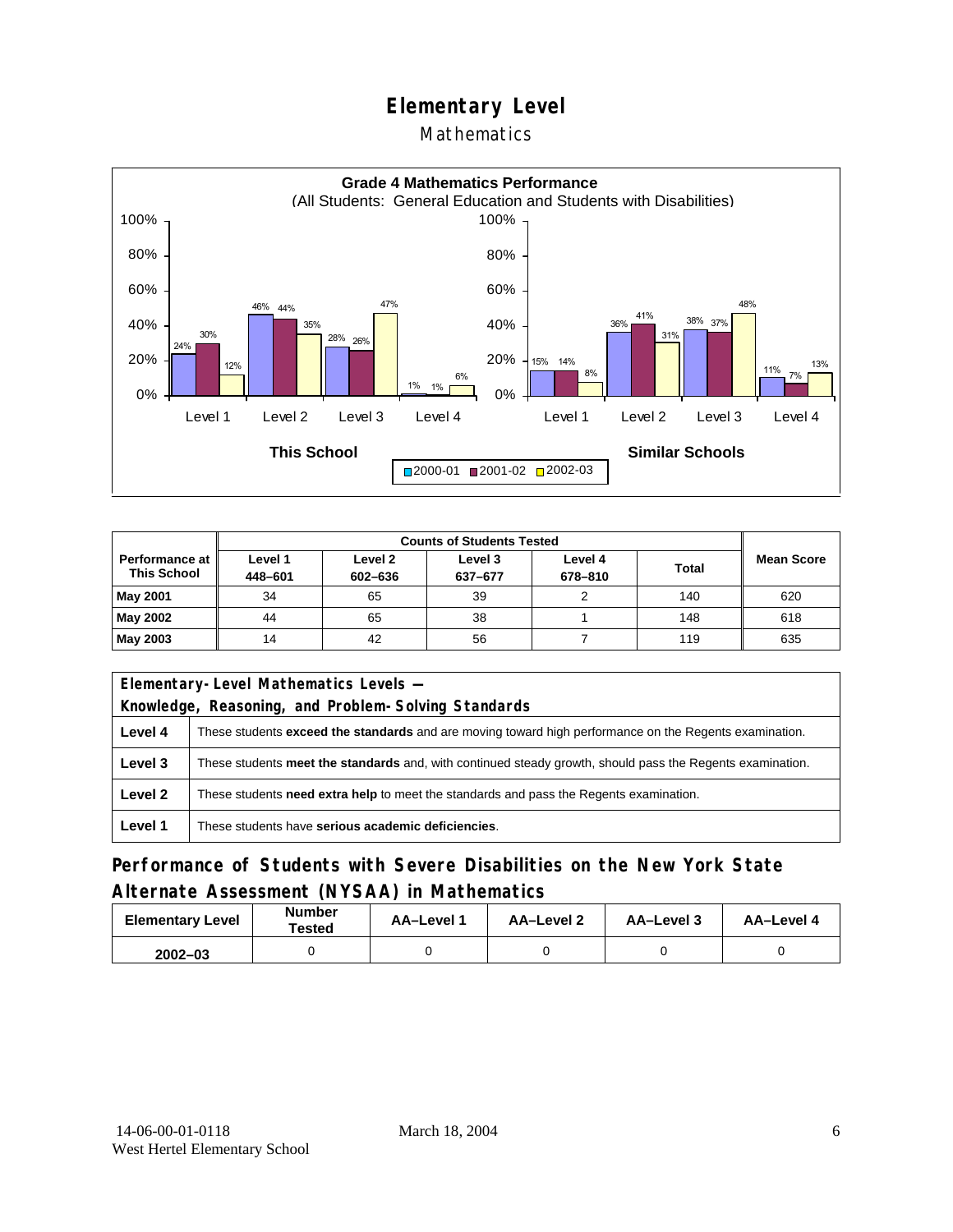Science Multiple-Choice



**All Students** 

|                 |     | Number Tested   Number Above SDL   Mean Score |    |  |  |  |  |
|-----------------|-----|-----------------------------------------------|----|--|--|--|--|
| May 2001        | 151 | 61                                            | 26 |  |  |  |  |
| <b>May 2002</b> | 140 | 60                                            | 28 |  |  |  |  |
| <b>May 2003</b> | 115 | 65                                            |    |  |  |  |  |

| Grade 4 Science - Knowledge, Reasoning, and Problem-Solving Standards |                                                                                                                                                                                                                                          |  |  |  |  |
|-----------------------------------------------------------------------|------------------------------------------------------------------------------------------------------------------------------------------------------------------------------------------------------------------------------------------|--|--|--|--|
| <b>Multiple-Choice</b><br><b>Test Component</b>                       | This component contains 45 multiple-choice questions based upon the New York State Elementary<br>Science Syllabus and referenced to the New York State Learning Standards for Mathematics, Science<br>and Technology (Elementary Level). |  |  |  |  |
| <b>State Designated</b>                                               | Students who correctly answer fewer than 30 of the 45 questions of the multiple-choice test component                                                                                                                                    |  |  |  |  |
| Level (SDL)                                                           | must receive academic intervention services in the following term of instruction.                                                                                                                                                        |  |  |  |  |
| <b>School Mean</b>                                                    | For the multiple-choice test component, the mean score is the average number of correct answers for                                                                                                                                      |  |  |  |  |
| <b>Scores</b>                                                         | students tested. If all tested students answered all questions correctly, this score would be 45.                                                                                                                                        |  |  |  |  |

# **Elementary Level**

#### Science Performance Test

The elementary-level science test is composed of two sections, the multiple-choice section (described above) and the performance test. The performance test is not used to determine the need for academic intervention services or for accountability purposes because not all students are administered the same three tasks.

| <b>All Students</b>                       |     |    |  |  |  |  |
|-------------------------------------------|-----|----|--|--|--|--|
| <b>Number Tested</b><br><b>Mean Score</b> |     |    |  |  |  |  |
| May 2001                                  | 139 | 26 |  |  |  |  |
| May 2002                                  | 143 | 30 |  |  |  |  |
| <b>May 2003</b>                           | 108 | フラ |  |  |  |  |

## **Performance of Students with Severe Disabilities on the New York State Alternate Assessment (NYSAA) in Science**

| <b>Elementary Level</b> | <b>Number</b><br>Tested | AA-Level 1 | <b>AA-Level 2</b> | AA-Level 3 | AA-Level 4 |
|-------------------------|-------------------------|------------|-------------------|------------|------------|
| $2002 - 03$             |                         |            |                   |            |            |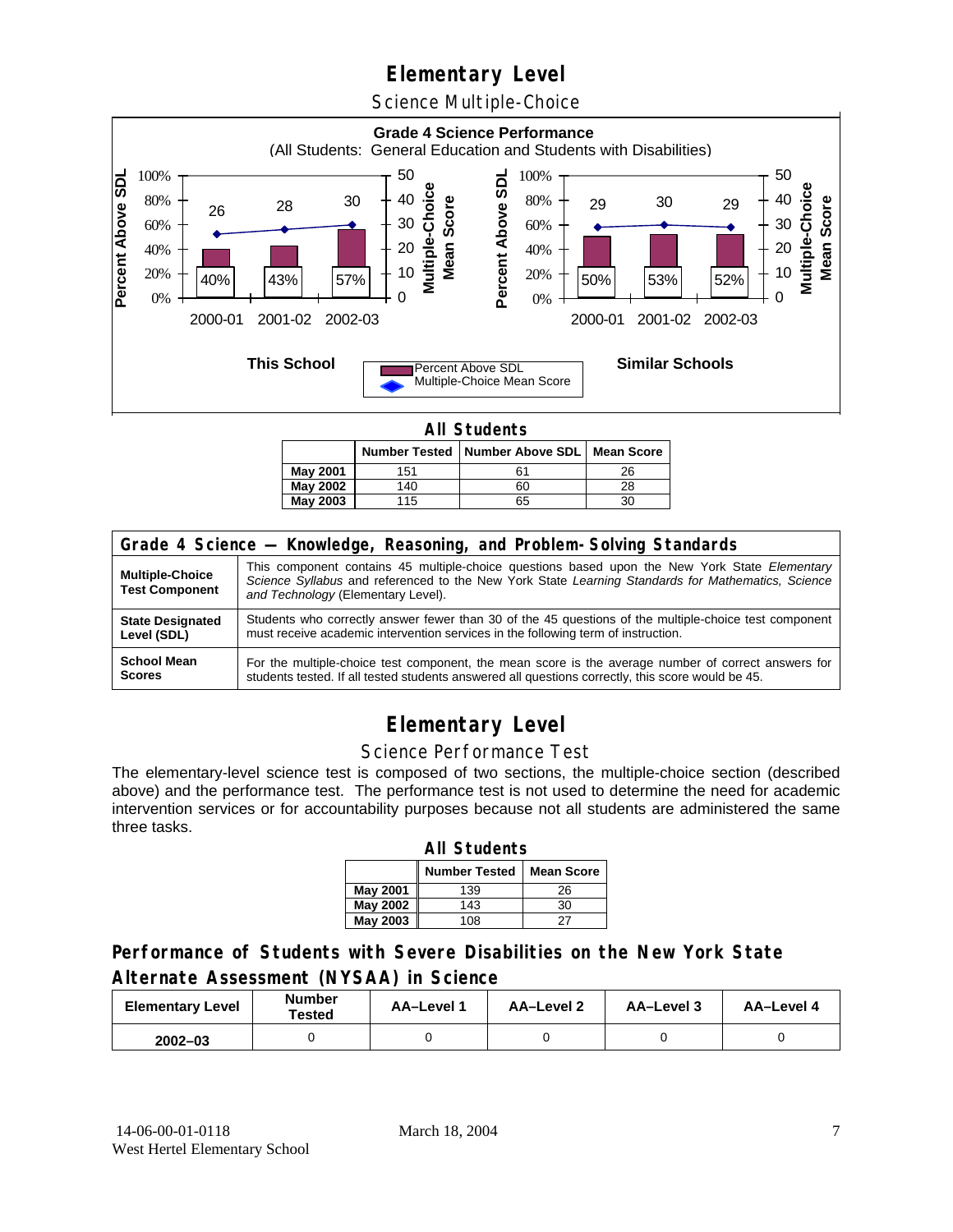English Language Arts



|                                             |                    | <b>Counts of Students Tested</b> |                    |                    |              |                   |  |  |
|---------------------------------------------|--------------------|----------------------------------|--------------------|--------------------|--------------|-------------------|--|--|
| <b>Performance at</b><br><b>This School</b> | Level 1<br>527-661 | Level 2<br>662-700               | Level 3<br>701-738 | Level 4<br>739-830 | <b>Total</b> | <b>Mean Score</b> |  |  |
| May 2001                                    | 47                 | 54                               | 10                 | 0                  | 111          | 667               |  |  |
|                                             | Level 1<br>527-659 | Level 2<br>660-698               | Level 3<br>699-737 | Level 3<br>738-830 | Total        |                   |  |  |
| <b>March 2002</b>                           | 29                 | 85                               | 5                  | 0                  | 119          | 669               |  |  |
|                                             | Level 1<br>527-657 | Level 2<br>658-696               | Level 3<br>697-736 | Level 4<br>737-830 | Total        |                   |  |  |
| January 2003                                | 32                 | 90                               | 6                  | 0                  | 128          | 668               |  |  |

|         | Middle-Level English Language Arts Levels — Listening, Reading, and Writing Standards                         |  |  |  |  |
|---------|---------------------------------------------------------------------------------------------------------------|--|--|--|--|
| Level 4 | These students <b>exceed the standards</b> and are moving toward high performance on the Regents examination. |  |  |  |  |
| Level 3 | These students meet the standards and, with continued steady growth, should pass the Regents examination.     |  |  |  |  |
| Level 2 | These students <b>need extra help</b> to meet the standards and pass the Regents examination.                 |  |  |  |  |
| Level 1 | These students have serious academic deficiencies.                                                            |  |  |  |  |

**Performance of Limited English Proficient Students Taking the New York State English as a Second Language Achievement Test (NYSESLAT) as the Measure of English Language Arts Achievement**

| Grade 8 | <b>Number</b><br>Tested | Level 1 | Level 2 | Level 3 | Level 4 |
|---------|-------------------------|---------|---------|---------|---------|
| 2003    |                         |         |         |         |         |

**Performance of Students with Severe Disabilities on the New York State Alternate Assessment (NYSAA) in English** 

| Grade 8     | Number<br>Tested | AA-Level 1 | AA-Level 2 | AA-Level 3 | AA-Level 4 |
|-------------|------------------|------------|------------|------------|------------|
| $2002 - 03$ |                  |            |            |            |            |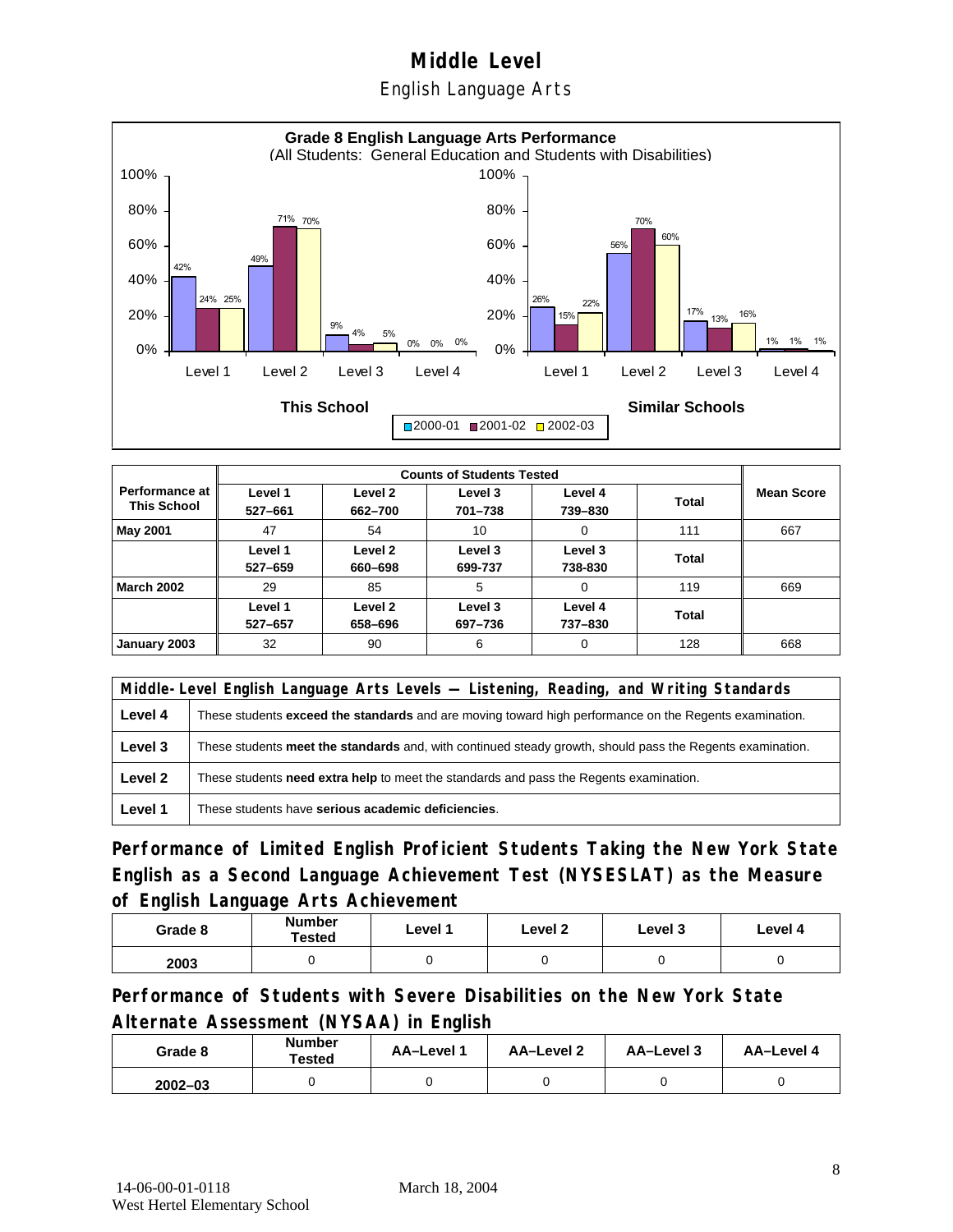### Mathematics



|                                             | <b>Counts of Students Tested</b> |                    |                    |                    |              |                   |
|---------------------------------------------|----------------------------------|--------------------|--------------------|--------------------|--------------|-------------------|
| <b>Performance at</b><br><b>This School</b> | Level 1<br>517-680               | Level 2<br>681-715 | Level 3<br>716-759 | Level 4<br>760-882 | <b>Total</b> | <b>Mean Score</b> |
| <b>May 2001</b>                             | 54                               | 58                 |                    |                    | 119          | 678               |
| May 2002                                    | 41                               | 55                 | 12                 |                    | 108          | 688               |
| <b>May 2003</b>                             | 44                               | 65                 | 14                 |                    | 124          | 681               |

|         | Middle-Level Mathematics Levels — Knowledge, Reasoning, and Problem-Solving Standards                         |  |  |  |  |
|---------|---------------------------------------------------------------------------------------------------------------|--|--|--|--|
| Level 4 | These students <b>exceed the standards</b> and are moving toward high performance on the Regents examination. |  |  |  |  |
| Level 3 | These students meet the standards and, with continued steady growth, should pass the Regents examination.     |  |  |  |  |
| Level 2 | These students <b>need extra help</b> to meet the standards and pass the Regents examination.                 |  |  |  |  |
| Level 1 | These students have serious academic deficiencies.                                                            |  |  |  |  |

## **Performance of Students with Severe Disabilities on the New York State Alternate Assessment (NYSAA) in Mathematics**

| <b>Middle Level</b> | <b>Number</b><br>Tested | <b>AA-Level</b> | AA-Level 2 | AA-Level 3 | AA-Level 4 |
|---------------------|-------------------------|-----------------|------------|------------|------------|
| $2002 - 03$         |                         |                 |            |            |            |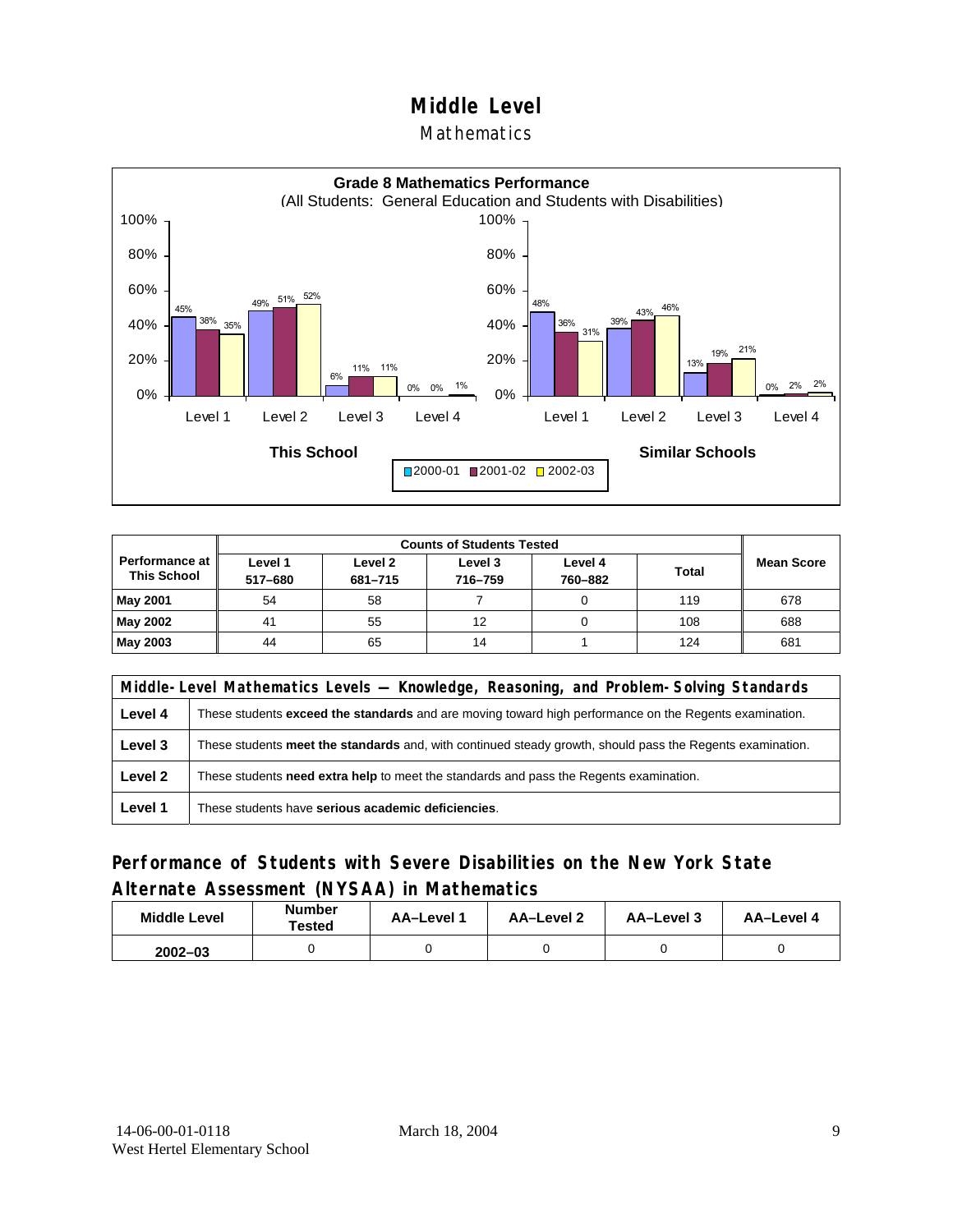#### **Science**



| <b>Performance at This School</b> |                             |         | <b>Mean Score</b> |         |         |       |    |
|-----------------------------------|-----------------------------|---------|-------------------|---------|---------|-------|----|
|                                   |                             | Level 1 | Level 2           | Level 3 | Level 4 | Total |    |
| <b>June 2002</b>                  | <b>Middle-Level Science</b> |         | 61                | 44      |         | 113   | 61 |
|                                   | <b>Regents Science</b>      |         |                   |         |         |       |    |
| January/                          | <b>Middle-Level Science</b> |         | 53                | 44      |         | 103   | 64 |
| June 2003                         | <b>Regents Science</b>      |         |                   |         |         |       |    |

|         | Middle-Level Science Levels — Knowledge, Reasoning, and Problem-Solving Standards*                                                                                                                  |  |  |  |  |  |  |  |
|---------|-----------------------------------------------------------------------------------------------------------------------------------------------------------------------------------------------------|--|--|--|--|--|--|--|
| Level 4 | These students <b>exceed the standards</b> on the middle-level science test and are moving toward high performance<br>on the Regents examinations or score 85–100 on a Regents science examination. |  |  |  |  |  |  |  |
| Level 3 | These students meet the standards on the middle-level science test and, with continued steady growth, should<br>pass the Regents examinations or score 65–84 on a Regents science examination.      |  |  |  |  |  |  |  |
| Level 2 | These students need extra help to meet the standards for middle-level science and to pass the Regents<br>examinations or score 55–64 on a Regents science examination.                              |  |  |  |  |  |  |  |
| Level 1 | These students have serious academic deficiencies as evidenced in the middle-level science test or score 0–54<br>on a Regents science examination.                                                  |  |  |  |  |  |  |  |

\*Students may demonstrate proficiency in middle-level science by scoring at Level 3 or above on the middle-level science test or by scoring 65 or above on a Regents examination in science.

## **Performance of Students with Severe Disabilities on the New York State Alternate Assessment (NYSAA) in Science**

| Middle-Level | <b>Number</b><br>AA-Level 1<br>Tested |  | AA-Level 2 | AA-Level 3 | AA-Level 4 |  |
|--------------|---------------------------------------|--|------------|------------|------------|--|
| $2002 - 03$  |                                       |  |            |            |            |  |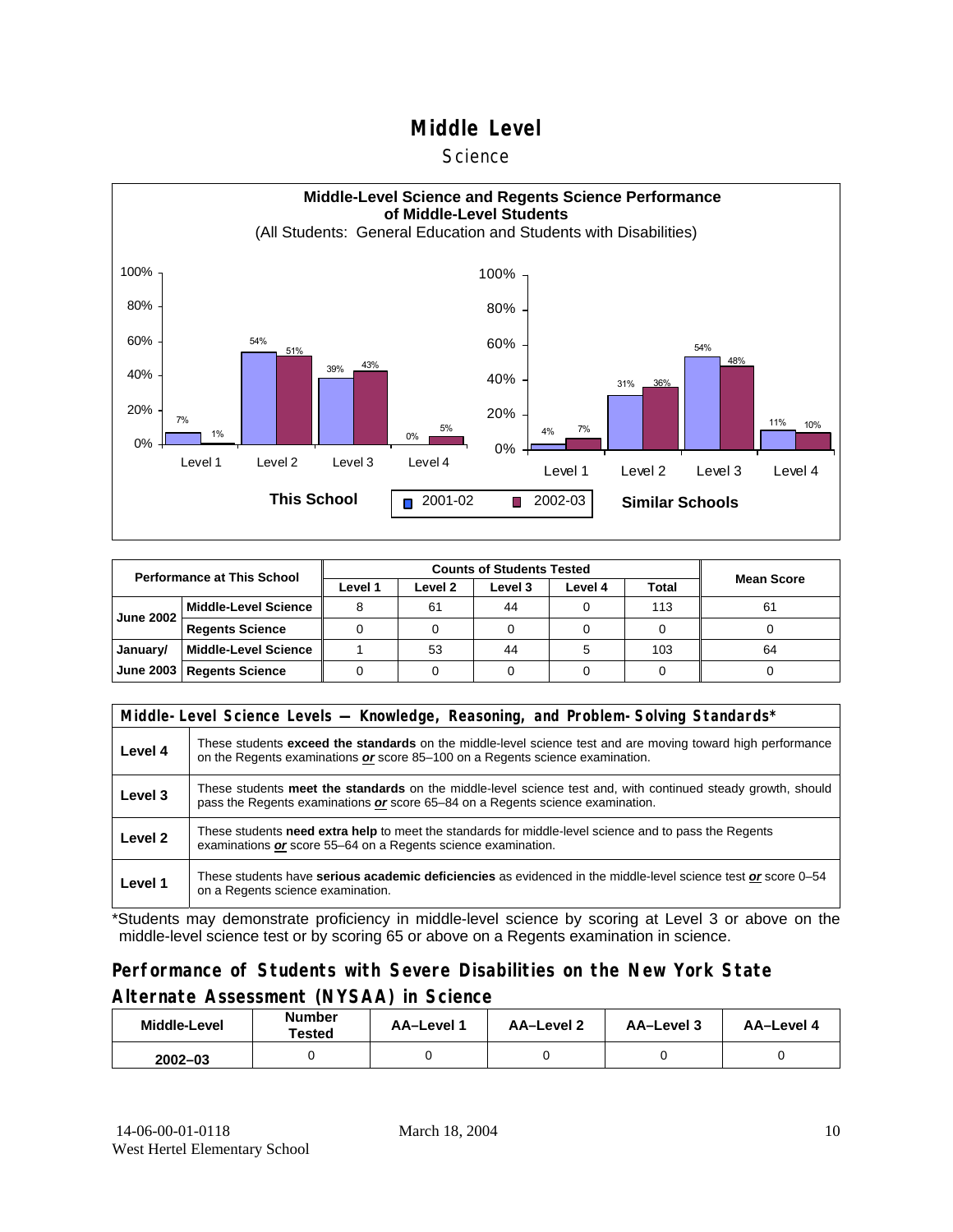# **Analysis of Student Subgroup Performance**

Historically, on State assessments the average performance of Black, Hispanic, and Native American students has been lower than that of White and Asian students. Similarly, students from lowincome families have not performed as well as those from higher income families. A high priority of the Board of Regents is to eliminate these gaps in student performance. In addition, Title I of the federal Elementary and Secondary Education Act includes explicit requirements "to ensure that students served by Title I are given the same opportunity to achieve to high standards and are held to the same high expectations as all students in each State."

This section of the school report card provides performance data for two years by racial/ethnic group, disability status, gender, English proficiency status, income level, and migrant status. The purpose of the student subgroup analyses is to determine if students who perform below the standards in any school tend to fall into particular groups, such as minority students, limited English proficient students, or economically disadvantaged students. If these analyses provide evidence that students in one of the groups achieve at a lower level than other students, the school and community should examine the reasons for this lower performance and make necessary changes in curriculum, instruction, and student support services to remedy these performance gaps. If your school did not report data for the 2002-03 school year for a subject and grade, a table showing data for subgroups in that subject and grade will not be included in the *Analysis*.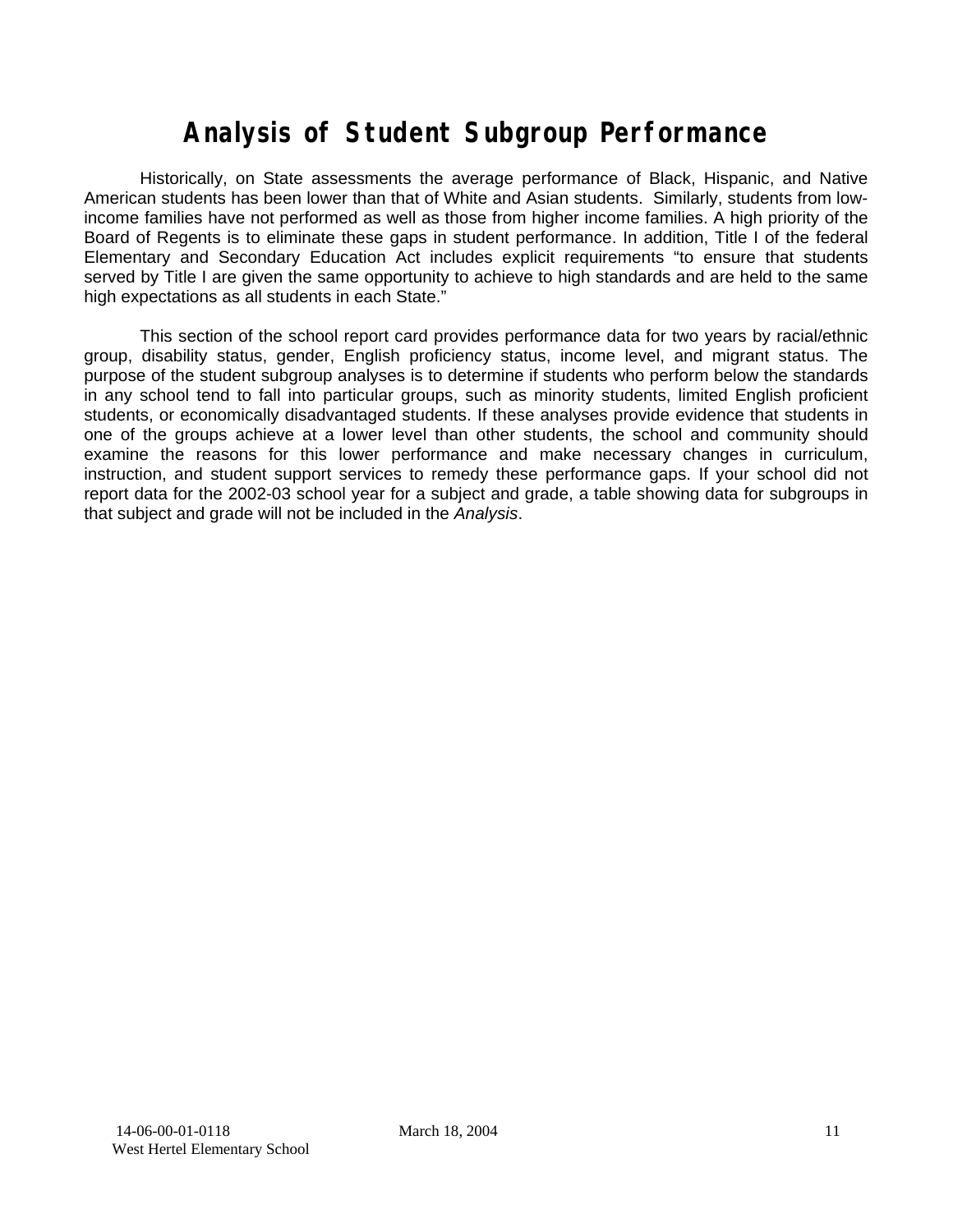# English Language Arts

|                                              |                |                                                                   | ັ<br>$2001 - 02$ |    | 2002-03       |                                                                   |             |             |  |
|----------------------------------------------|----------------|-------------------------------------------------------------------|------------------|----|---------------|-------------------------------------------------------------------|-------------|-------------|--|
| <b>Student Subgroup</b>                      | <b>Tested</b>  | <b>Percentages of Tested</b><br><b>Students Scoring at Levels</b> |                  |    | <b>Tested</b> | <b>Percentages of Tested</b><br><b>Students Scoring at Levels</b> |             |             |  |
|                                              |                | $2 - 4$                                                           | $3 - 4$          | 4  |               | $2 - 4$                                                           | $3 - 4$     | 4           |  |
| <b>Results by Race/Ethnicity</b>             |                |                                                                   |                  |    |               |                                                                   |             |             |  |
| American Indian/Alaskan Native               | 8              | $\mathbf s$                                                       | $\mathbf s$      | s  | 4             | s                                                                 | $\mathbf s$ | ${\tt s}$   |  |
| <b>Black</b>                                 | 96             | 64%                                                               | 20%              | 1% | 86            | 73%                                                               | 14%         | 1%          |  |
| Hispanic                                     | 10             | 40%                                                               | 10%              | 0% | 11            | 82%                                                               | 55%         | 0%          |  |
| Asian or Pacific Islander                    | $\overline{2}$ | s                                                                 | s                | s  | $\mathbf{1}$  | s                                                                 | s           | s           |  |
| White                                        | 31             | 71%                                                               | 32%              | 0% | 14            | 71%                                                               | 29%         | 7%          |  |
| Total                                        | 147            | 63%                                                               | 22%              | 1% | 116           | 75%                                                               | 21%         | 2%          |  |
| Small Group Totals (s)                       | 10             | 60%                                                               | 20%              | 0% | 5             | 100%                                                              | 40%         | 0%          |  |
| <b>Results by Disability Status</b>          |                |                                                                   |                  |    |               |                                                                   |             |             |  |
| General-education students                   | 114            | 64%                                                               | 25%              | 1% | 95            | 82%                                                               | 24%         | 1%          |  |
| Students with disabilities                   | 33             | 61%                                                               | 12%              | 0% | 21            | 43%                                                               | 5%          | 5%          |  |
| Total                                        | 147            | 63%                                                               | 22%              | 1% | 116           | 75%                                                               | 21%         | 2%          |  |
| <b>Results by Gender</b>                     |                |                                                                   |                  |    |               |                                                                   |             |             |  |
| Female                                       | 74             | 70%                                                               | 26%              | 1% | 46            | 80%                                                               | 24%         | 2%          |  |
| Male                                         | 73             | 56%                                                               | 18%              | 0% | 70            | 71%                                                               | 19%         | 1%          |  |
| Total                                        | 147            | 63%                                                               | 22%              | 1% | 116           | 75%                                                               | 21%         | 2%          |  |
| <b>Results by English Proficiency Status</b> |                |                                                                   |                  |    |               |                                                                   |             |             |  |
| English proficient                           | 147            | 63%                                                               | 22%              | 1% | 115           | s                                                                 | s           | s           |  |
| Limited English proficient                   | $\mathbf 0$    | 0%                                                                | 0%               | 0% | 1             | s                                                                 | $\mathbf s$ | $\mathbf s$ |  |
| Total                                        | 147            | 63%                                                               | 22%              | 1% | 116           | 75%                                                               | 21%         | 2%          |  |
| <b>Results by Income Level</b>               |                |                                                                   |                  |    |               |                                                                   |             |             |  |
| Economically disadvantaged                   | 120            | 62%                                                               | 19%              | 1% | 104           | 76%                                                               | 20%         | 2%          |  |
| Not disadvantaged                            | 27             | 70%                                                               | 33%              | 0% | 12            | 67%                                                               | 25%         | 0%          |  |
| Total                                        | 147            | 63%                                                               | 22%              | 1% | 116           | 75%                                                               | 21%         | 2%          |  |
| <b>Results by Migrant Status</b>             |                |                                                                   |                  |    |               |                                                                   |             |             |  |
| Migrant family                               | $\mathbf 0$    | 0%                                                                | 0%               | 0% | 0             | 0%                                                                | 0%          | 0%          |  |
| Not migrant family                           | 147            | 63%                                                               | 22%              | 1% | 116           | 75%                                                               | 21%         | 2%          |  |
| Total                                        | 147            | 63%                                                               | 22%              | 1% | 116           | 75%                                                               | 21%         | 2%          |  |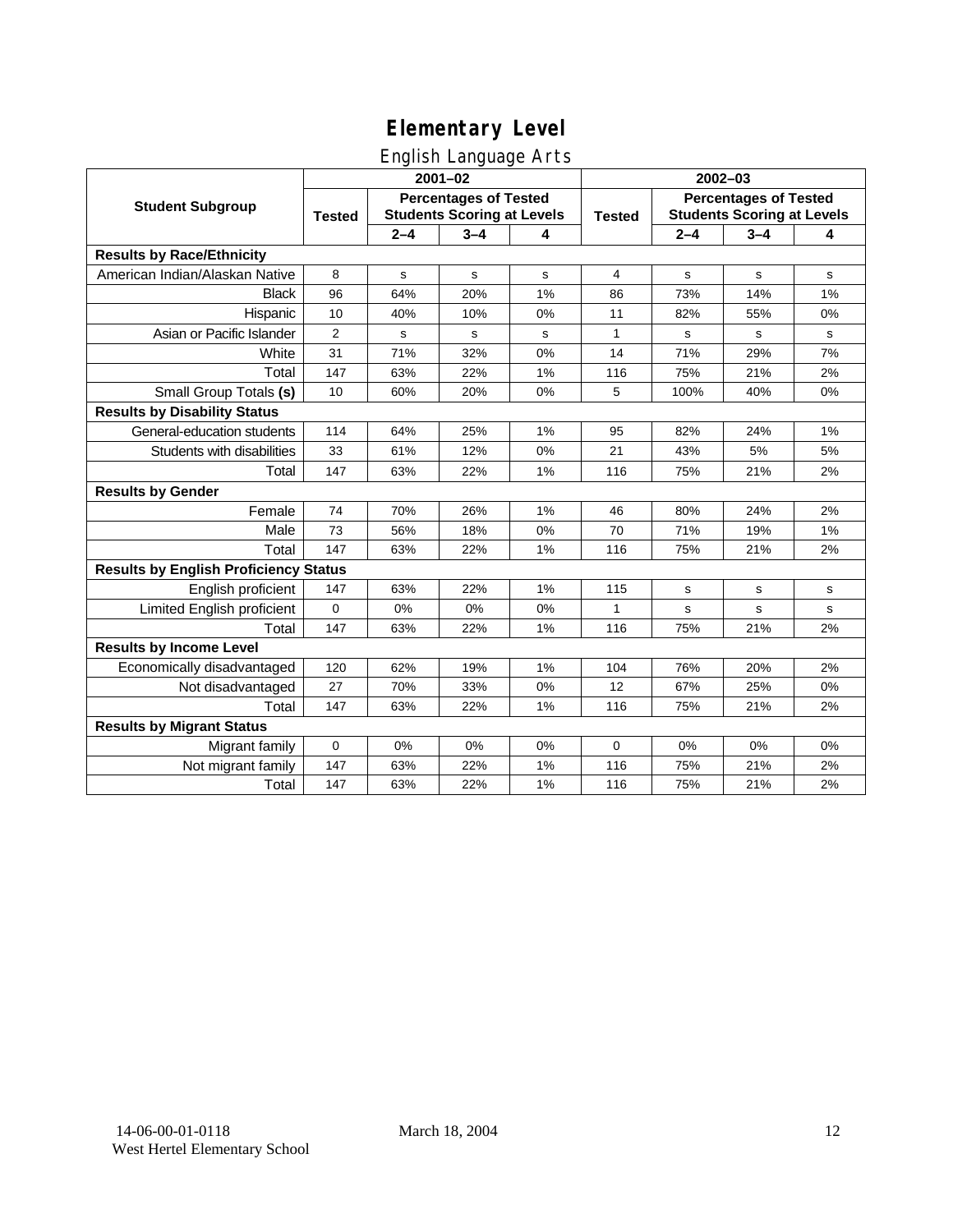## Mathematics

|                                              |                |                                                                   | $2001 - 02$ |    | $2002 - 03$ |                                                                   |         |     |  |
|----------------------------------------------|----------------|-------------------------------------------------------------------|-------------|----|-------------|-------------------------------------------------------------------|---------|-----|--|
| <b>Student Subgroup</b>                      | <b>Tested</b>  | <b>Percentages of Tested</b><br><b>Students Scoring at Levels</b> |             |    |             | <b>Percentages of Tested</b><br><b>Students Scoring at Levels</b> |         |     |  |
|                                              |                | $2 - 4$                                                           | $3 - 4$     | 4  |             | $2 - 4$                                                           | $3 - 4$ | 4   |  |
| <b>Results by Race/Ethnicity</b>             |                |                                                                   |             |    |             |                                                                   |         |     |  |
| American Indian/Alaskan Native               | 8              | s                                                                 | s           | s  | 4           | s                                                                 | s       | s   |  |
| <b>Black</b>                                 | 95             | 66%                                                               | 23%         | 1% | 89          | 87%                                                               | 51%     | 6%  |  |
| Hispanic                                     | 11             | 82%                                                               | 27%         | 0% | 11          | 91%                                                               | 36%     | 0%  |  |
| Asian or Pacific Islander                    | $\overline{2}$ | s                                                                 | s           | s  | 1           | s                                                                 | s       | s   |  |
| White                                        | 32             | 75%                                                               | 38%         | 0% | 14          | 93%                                                               | 79%     | 14% |  |
| Total                                        | 148            | 70%                                                               | 26%         | 1% | 119         | 88%                                                               | 53%     | 6%  |  |
| Small Group Totals (s)                       | 10             | 80%                                                               | 20%         | 0% | 5           | 100%                                                              | 60%     | 0%  |  |
| <b>Results by Disability Status</b>          |                |                                                                   |             |    |             |                                                                   |         |     |  |
| General-education students                   | 114            | 72%                                                               | 25%         | 1% | 96          | 88%                                                               | 52%     | 6%  |  |
| Students with disabilities                   | 34             | 65%                                                               | 29%         | 0% | 23          | 91%                                                               | 57%     | 4%  |  |
| Total                                        | 148            | 70%                                                               | 26%         | 1% | 119         | 88%                                                               | 53%     | 6%  |  |
| <b>Results by Gender</b>                     |                |                                                                   |             |    |             |                                                                   |         |     |  |
| Female                                       | 73             | 71%                                                               | 32%         | 1% | 47          | 89%                                                               | 57%     | 9%  |  |
| Male                                         | 75             | 69%                                                               | 21%         | 0% | 72          | 88%                                                               | 50%     | 4%  |  |
| Total                                        | 148            | 70%                                                               | 26%         | 1% | 119         | 88%                                                               | 53%     | 6%  |  |
| <b>Results by English Proficiency Status</b> |                |                                                                   |             |    |             |                                                                   |         |     |  |
| English proficient                           | 148            | 70%                                                               | 26%         | 1% | 118         | s                                                                 | s       | s   |  |
| Limited English proficient                   | 0              | 0%                                                                | 0%          | 0% | 1           | s                                                                 | s       | s   |  |
| Total                                        | 148            | 70%                                                               | 26%         | 1% | 119         | 88%                                                               | 53%     | 6%  |  |
| <b>Results by Income Level</b>               |                |                                                                   |             |    |             |                                                                   |         |     |  |
| Economically disadvantaged                   | 119            | 71%                                                               | 25%         | 1% | 106         | 91%                                                               | 54%     | 7%  |  |
| Not disadvantaged                            | 29             | 69%                                                               | 31%         | 0% | 13          | 69%                                                               | 46%     | 0%  |  |
| Total                                        | 148            | 70%                                                               | 26%         | 1% | 119         | 88%                                                               | 53%     | 6%  |  |
| <b>Results by Migrant Status</b>             |                |                                                                   |             |    |             |                                                                   |         |     |  |
| Migrant family                               | 0              | 0%                                                                | 0%          | 0% | $\Omega$    | 0%                                                                | 0%      | 0%  |  |
| Not migrant family                           | 148            | 70%                                                               | 26%         | 1% | 119         | 88%                                                               | 53%     | 6%  |  |
| Total                                        | 148            | 70%                                                               | 26%         | 1% | 119         | 88%                                                               | 53%     | 6%  |  |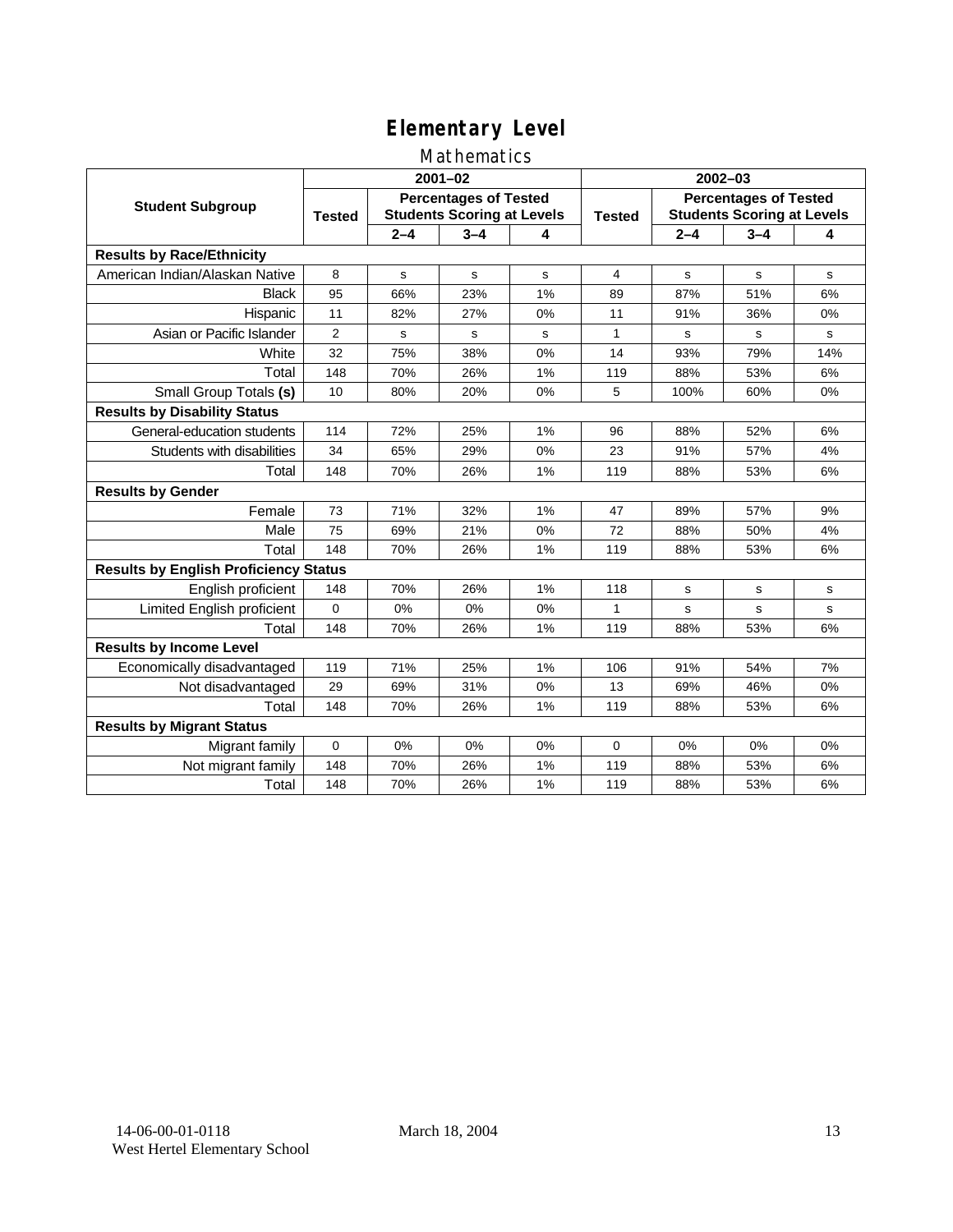## Science Multiple-Choice

|                                              |                | $2001 - 02$                                                                           | 2002-03       |                                                                                              |  |  |
|----------------------------------------------|----------------|---------------------------------------------------------------------------------------|---------------|----------------------------------------------------------------------------------------------|--|--|
| <b>Student Subgroup</b>                      | <b>Tested</b>  | Percentages of<br><b>Tested</b><br><b>Students</b><br><b>Scoring above</b><br>the SDL | <b>Tested</b> | <b>Percentages of</b><br><b>Tested</b><br><b>Students</b><br><b>Scoring above</b><br>the SDL |  |  |
| <b>Results by Race/Ethnicity</b>             |                |                                                                                       |               |                                                                                              |  |  |
| American Indian/Alaskan Native               | $\overline{7}$ | s                                                                                     | 4             | s                                                                                            |  |  |
| <b>Black</b>                                 | 92             | 37%                                                                                   | 88            | 50%                                                                                          |  |  |
| Hispanic                                     | 10             | 50%                                                                                   | 10            | 60%                                                                                          |  |  |
| Asian or Pacific Islander                    | $\mathbf{1}$   | s                                                                                     | $\mathbf{1}$  | s                                                                                            |  |  |
| White                                        | 30             | 60%                                                                                   | 12            | 83%                                                                                          |  |  |
| Total                                        | 140            | 43%                                                                                   | 115           | 57%                                                                                          |  |  |
| Small Group Totals (s)                       | 8              | 38%                                                                                   | 5             | 100%                                                                                         |  |  |
| <b>Results by Disability Status</b>          |                |                                                                                       |               |                                                                                              |  |  |
| General-education students                   | 109            | 45%                                                                                   | 94            | 55%                                                                                          |  |  |
| Students with disabilities                   | 31             | 35%                                                                                   | 21            | 62%                                                                                          |  |  |
| Total                                        | 140            | 43%                                                                                   | 115           | 57%                                                                                          |  |  |
| <b>Results by Gender</b>                     |                |                                                                                       |               |                                                                                              |  |  |
| Female                                       | 68             | 47%                                                                                   | 47            | 55%                                                                                          |  |  |
| Male                                         | 72             | 39%                                                                                   | 68            | 57%                                                                                          |  |  |
| Total                                        | 140            | 43%                                                                                   | 115           | 57%                                                                                          |  |  |
| <b>Results by English Proficiency Status</b> |                |                                                                                       |               |                                                                                              |  |  |
| English proficient                           | 140            | 43%                                                                                   | 114           | s                                                                                            |  |  |
| Limited English proficient                   | 0              | 0%                                                                                    | 1             | s                                                                                            |  |  |
| Total                                        | 140            | 43%                                                                                   | 115           | 57%                                                                                          |  |  |
| <b>Results by Income Level</b>               |                |                                                                                       |               |                                                                                              |  |  |
| Economically disadvantaged                   | 112            | 41%                                                                                   | 103           | 56%                                                                                          |  |  |
| Not disadvantaged                            | 28             | 50%                                                                                   | 12            | 58%                                                                                          |  |  |
| Total                                        | 140            | 43%                                                                                   | 115           | 57%                                                                                          |  |  |
| <b>Results by Migrant Status</b>             |                |                                                                                       |               |                                                                                              |  |  |
| Migrant family                               | $\Omega$       | 0%                                                                                    | $\Omega$      | 0%                                                                                           |  |  |
| Not migrant family                           | 140            | 43%                                                                                   | 115           | 57%                                                                                          |  |  |
| Total                                        | 140            | 43%                                                                                   | 115           | 57%                                                                                          |  |  |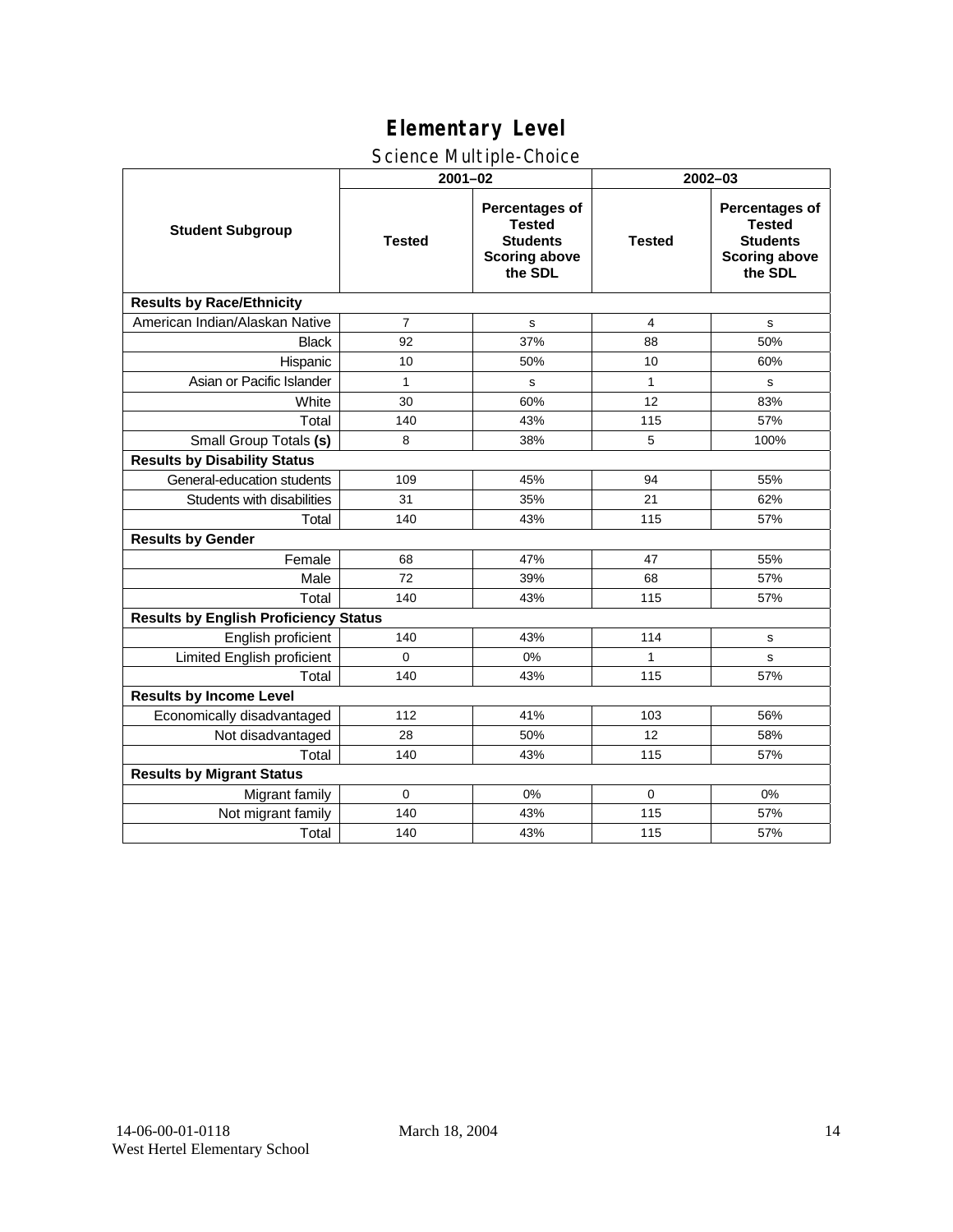## English Language Arts

|                                              |                |                                                                   | ັ<br>$2001 - 02$ |       | 2002-03        |                                                                   |             |             |  |
|----------------------------------------------|----------------|-------------------------------------------------------------------|------------------|-------|----------------|-------------------------------------------------------------------|-------------|-------------|--|
| <b>Student Subgroup</b>                      | <b>Tested</b>  | <b>Percentages of Tested</b><br><b>Students Scoring at Levels</b> |                  |       | <b>Tested</b>  | <b>Percentages of Tested</b><br><b>Students Scoring at Levels</b> |             |             |  |
|                                              |                | $2 - 4$                                                           | $3 - 4$          | 4     |                | $2 - 4$                                                           | $3 - 4$     | 4           |  |
| <b>Results by Race/Ethnicity</b>             |                |                                                                   |                  |       |                |                                                                   |             |             |  |
| American Indian/Alaskan Native               | $\mathbf 0$    | 0%                                                                | 0%               | 0%    | $\overline{2}$ | s                                                                 | s           | ${\tt s}$   |  |
| <b>Black</b>                                 | 82             | 73%                                                               | 2%               | 0%    | 83             | 75%                                                               | 4%          | 0%          |  |
| Hispanic                                     | $\overline{7}$ | s                                                                 | s                | s     | 9              | s                                                                 | s           | s           |  |
| Asian or Pacific Islander                    | $\overline{2}$ | s                                                                 | $\mathbf s$      | s     | $\mathbf 0$    | 0%                                                                | 0%          | 0%          |  |
| White                                        | 28             | 79%                                                               | 7%               | 0%    | 34             | 76%                                                               | 9%          | 0%          |  |
| Total                                        | 119            | 76%                                                               | 4%               | 0%    | 128            | 75%                                                               | 5%          | 0%          |  |
| Small Group Totals (s)                       | 9              | 89%                                                               | 11%              | 0%    | 11             | 73%                                                               | 0%          | 0%          |  |
| <b>Results by Disability Status</b>          |                |                                                                   |                  |       |                |                                                                   |             |             |  |
| General-education students                   | 93             | 80%                                                               | 4%               | $0\%$ | 95             | 86%                                                               | 6%          | 0%          |  |
| Students with disabilities                   | 26             | 62%                                                               | 4%               | 0%    | 33             | 42%                                                               | 0%          | 0%          |  |
| Total                                        | 119            | 76%                                                               | 4%               | 0%    | 128            | 75%                                                               | 5%          | 0%          |  |
| <b>Results by Gender</b>                     |                |                                                                   |                  |       |                |                                                                   |             |             |  |
| Female                                       | 59             | 86%                                                               | 3%               | 0%    | 61             | 85%                                                               | 10%         | 0%          |  |
| Male                                         | 60             | 65%                                                               | 5%               | 0%    | 67             | 66%                                                               | 0%          | 0%          |  |
| Total                                        | 119            | 76%                                                               | 4%               | 0%    | 128            | 75%                                                               | 5%          | 0%          |  |
| <b>Results by English Proficiency Status</b> |                |                                                                   |                  |       |                |                                                                   |             |             |  |
| English proficient                           | 119            | 76%                                                               | 4%               | 0%    | 127            | s                                                                 | s           | s           |  |
| Limited English proficient                   | 0              | 0%                                                                | 0%               | 0%    | 1              | s                                                                 | $\mathbf s$ | $\mathbf s$ |  |
| Total                                        | 119            | 76%                                                               | 4%               | 0%    | 128            | 75%                                                               | 5%          | 0%          |  |
| <b>Results by Income Level</b>               |                |                                                                   |                  |       |                |                                                                   |             |             |  |
| Economically disadvantaged                   | 103            | 79%                                                               | 4%               | 0%    | 110            | 75%                                                               | 3%          | 0%          |  |
| Not disadvantaged                            | 16             | 56%                                                               | 6%               | 0%    | 18             | 72%                                                               | 17%         | 0%          |  |
| Total                                        | 119            | 76%                                                               | 4%               | 0%    | 128            | 75%                                                               | 5%          | 0%          |  |
| <b>Results by Migrant Status</b>             |                |                                                                   |                  |       |                |                                                                   |             |             |  |
| Migrant family                               | $\mathbf 0$    | 0%                                                                | 0%               | 0%    | 0              | 0%                                                                | 0%          | 0%          |  |
| Not migrant family                           | 119            | 76%                                                               | 4%               | 0%    | 128            | 75%                                                               | 5%          | 0%          |  |
| Total                                        | 119            | 76%                                                               | 4%               | 0%    | 128            | 75%                                                               | 5%          | 0%          |  |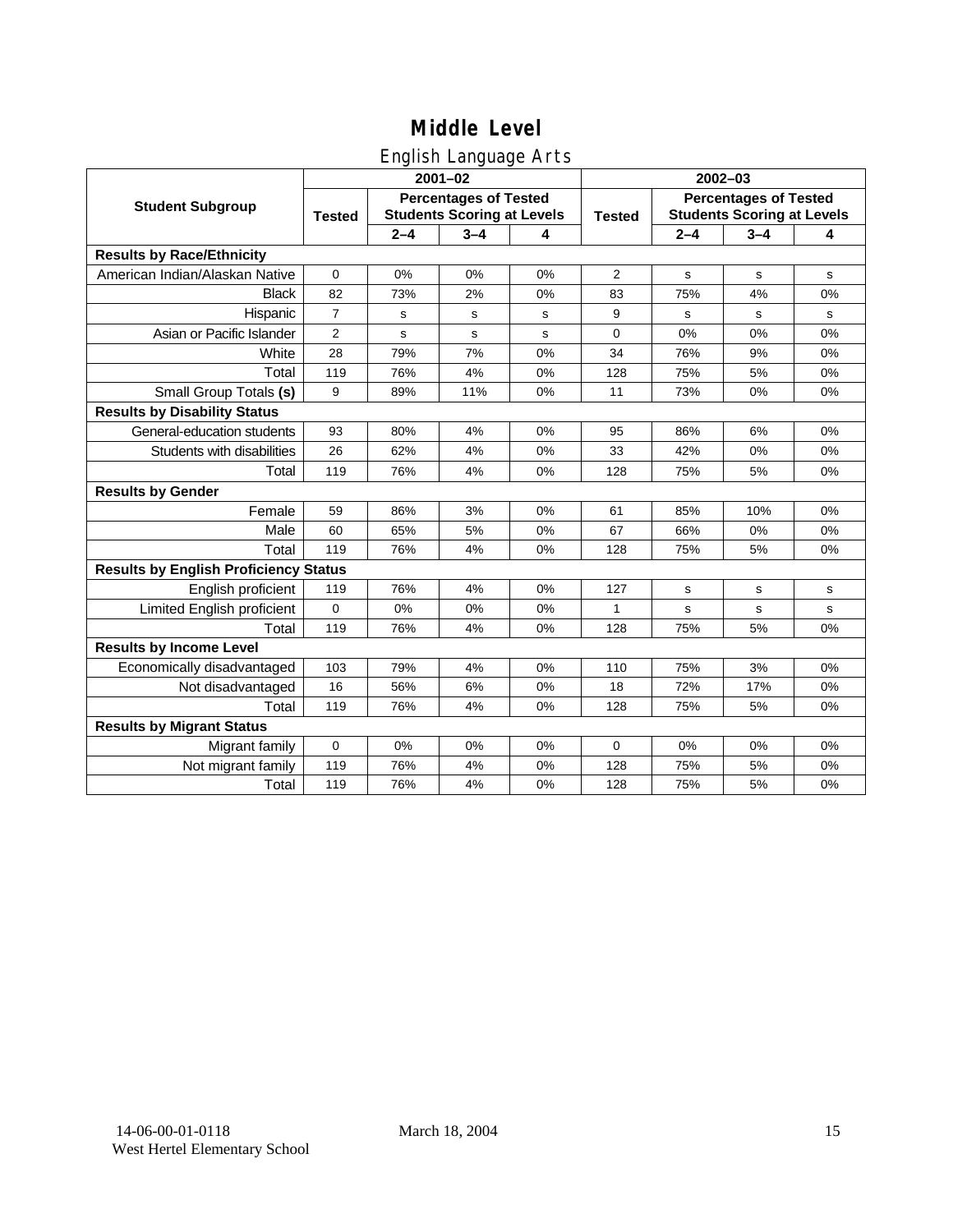## Mathematics

|                                              |                                                                                    |         | $2001 - 02$ |    | $2002 - 03$    |                                                                   |         |    |  |
|----------------------------------------------|------------------------------------------------------------------------------------|---------|-------------|----|----------------|-------------------------------------------------------------------|---------|----|--|
| <b>Student Subgroup</b>                      | <b>Percentages of Tested</b><br><b>Students Scoring at Levels</b><br><b>Tested</b> |         |             |    | <b>Tested</b>  | <b>Percentages of Tested</b><br><b>Students Scoring at Levels</b> |         |    |  |
|                                              |                                                                                    | $2 - 4$ | $3 - 4$     | 4  |                | $2 - 4$                                                           | $3 - 4$ | 4  |  |
| <b>Results by Race/Ethnicity</b>             |                                                                                    |         |             |    |                |                                                                   |         |    |  |
| American Indian/Alaskan Native               | $\Omega$                                                                           | 0%      | 0%          | 0% | $\overline{2}$ | s                                                                 | s       | s  |  |
| <b>Black</b>                                 | 75                                                                                 | 57%     | 7%          | 0% | 81             | 63%                                                               | 10%     | 0% |  |
| Hispanic                                     | 8                                                                                  | s       | s           | s  | $\overline{7}$ | s                                                                 | s       | s  |  |
| Asian or Pacific Islander                    | $\overline{2}$                                                                     | s       | $\mathbf s$ | s  | $\mathbf 0$    | 0%                                                                | 0%      | 0% |  |
| White                                        | 23                                                                                 | 65%     | 17%         | 0% | 34             | 71%                                                               | 18%     | 3% |  |
| Total                                        | 108                                                                                | 62%     | 11%         | 0% | 124            | 65%                                                               | 12%     | 1% |  |
| Small Group Totals (s)                       | 10                                                                                 | 90%     | 30%         | 0% | 9              | 56%                                                               | 11%     | 0% |  |
| <b>Results by Disability Status</b>          |                                                                                    |         |             |    |                |                                                                   |         |    |  |
| General-education students                   | 90                                                                                 | 64%     | 13%         | 0% | 95             | 76%                                                               | 15%     | 1% |  |
| Students with disabilities                   | 18                                                                                 | 50%     | 0%          | 0% | 29             | 28%                                                               | 3%      | 0% |  |
| Total                                        | 108                                                                                | 62%     | 11%         | 0% | 124            | 65%                                                               | 12%     | 1% |  |
| <b>Results by Gender</b>                     |                                                                                    |         |             |    |                |                                                                   |         |    |  |
| Female                                       | 55                                                                                 | 67%     | 15%         | 0% | 60             | 68%                                                               | 18%     | 2% |  |
| Male                                         | 53                                                                                 | 57%     | 8%          | 0% | 64             | 61%                                                               | 6%      | 0% |  |
| Total                                        | 108                                                                                | 62%     | 11%         | 0% | 124            | 65%                                                               | 12%     | 1% |  |
| <b>Results by English Proficiency Status</b> |                                                                                    |         |             |    |                |                                                                   |         |    |  |
| English proficient                           | 108                                                                                | 62%     | 11%         | 0% | 123            | s                                                                 | s       | s  |  |
| Limited English proficient                   | 0                                                                                  | 0%      | 0%          | 0% | 1              | s                                                                 | s       | s  |  |
| Total                                        | 108                                                                                | 62%     | 11%         | 0% | 124            | 65%                                                               | 12%     | 1% |  |
| <b>Results by Income Level</b>               |                                                                                    |         |             |    |                |                                                                   |         |    |  |
| Economically disadvantaged                   | 94                                                                                 | 64%     | 12%         | 0% | 107            | 64%                                                               | 10%     | 1% |  |
| Not disadvantaged                            | 14                                                                                 | 50%     | 7%          | 0% | 17             | 71%                                                               | 24%     | 0% |  |
| Total                                        | 108                                                                                | 62%     | 11%         | 0% | 124            | 65%                                                               | 12%     | 1% |  |
| <b>Results by Migrant Status</b>             |                                                                                    |         |             |    |                |                                                                   |         |    |  |
| Migrant family                               | 0                                                                                  | 0%      | 0%          | 0% | $\Omega$       | 0%                                                                | 0%      | 0% |  |
| Not migrant family                           | 108                                                                                | 62%     | 11%         | 0% | 124            | 65%                                                               | 12%     | 1% |  |
| Total                                        | 108                                                                                | 62%     | 11%         | 0% | 124            | 65%                                                               | 12%     | 1% |  |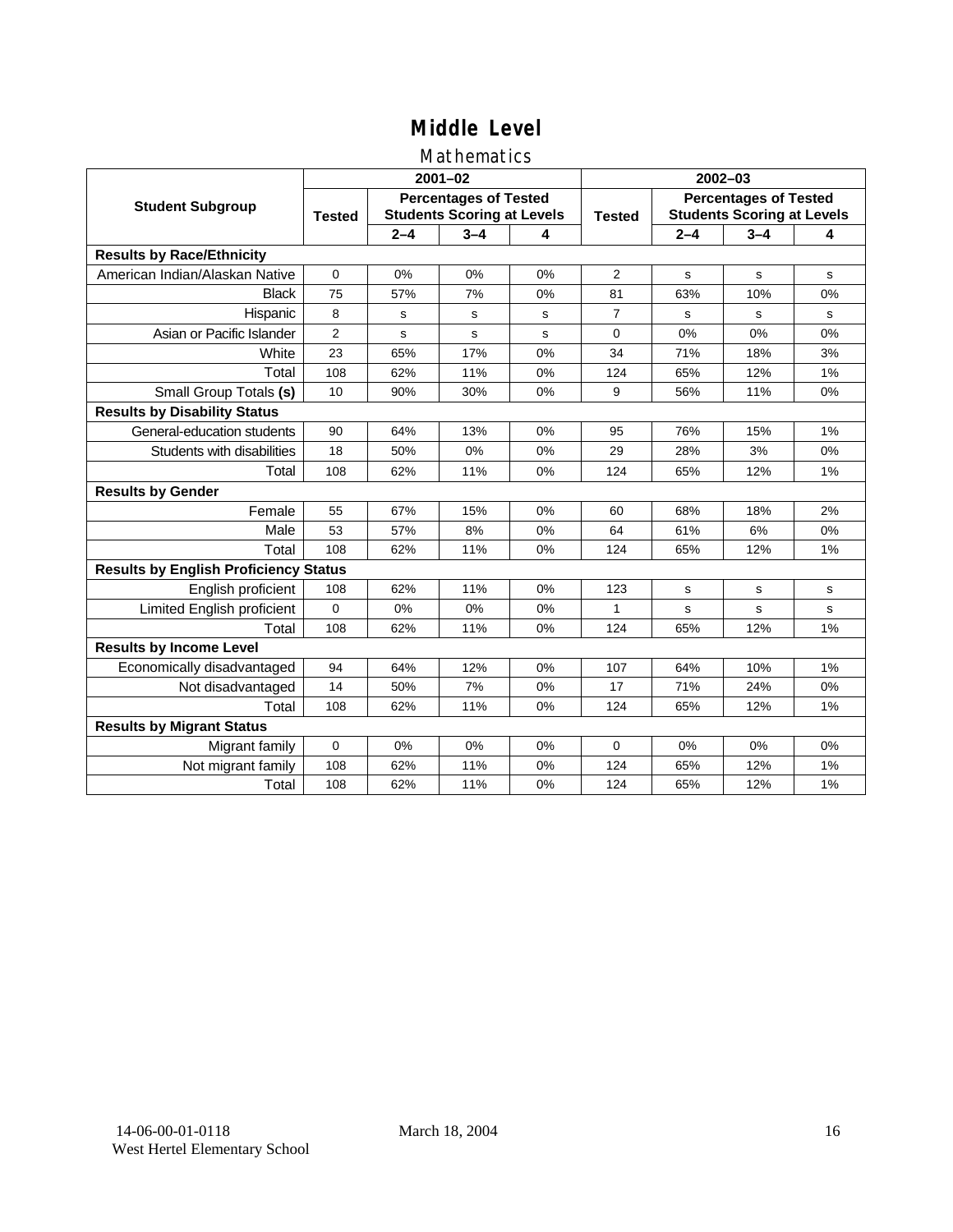### Science

|                                              |                |         | $2001 - 02$                                                       |       | $2002 - 03$    |                                                                   |         |     |  |
|----------------------------------------------|----------------|---------|-------------------------------------------------------------------|-------|----------------|-------------------------------------------------------------------|---------|-----|--|
| <b>Student Subgroup</b>                      | <b>Tested</b>  |         | <b>Percentages of Tested</b><br><b>Students Scoring at Levels</b> |       | <b>Tested</b>  | <b>Percentages of Tested</b><br><b>Students Scoring at Levels</b> |         |     |  |
|                                              |                | $2 - 4$ | $3 - 4$                                                           | 4     |                | $2 - 4$                                                           | $3 - 4$ | 4   |  |
| <b>Results by Race/Ethnicity</b>             |                |         |                                                                   |       |                |                                                                   |         |     |  |
| American Indian/Alaskan Native               | $\Omega$       | 0%      | 0%                                                                | 0%    | $\overline{2}$ | s                                                                 | s       | s   |  |
| <b>Black</b>                                 | 76             | 93%     | 33%                                                               | 0%    | 68             | 99%                                                               | 46%     | 1%  |  |
| Hispanic                                     | 9              | s       | s                                                                 | s     | 6              | s                                                                 | s       | s   |  |
| Asian or Pacific Islander                    | $\overline{2}$ | s       | s                                                                 | s     | 0              | 0%                                                                | 0%      | 0%  |  |
| White                                        | 26             | 96%     | 54%                                                               | $0\%$ | 27             | 100%                                                              | 56%     | 15% |  |
| Total                                        | 113            | 93%     | 39%                                                               | 0%    | 103            | 99%                                                               | 48%     | 5%  |  |
| Small Group Totals (s)                       | 11             | 82%     | 45%                                                               | $0\%$ | 8              | 100%                                                              | 38%     | 0%  |  |
| <b>Results by Disability Status</b>          |                |         |                                                                   |       |                |                                                                   |         |     |  |
| General-education students                   | 89             | 91%     | 38%                                                               | 0%    | 83             | 99%                                                               | 52%     | 6%  |  |
| Students with disabilities                   | 24             | 100%    | 42%                                                               | 0%    | 20             | 100%                                                              | 30%     | 0%  |  |
| Total                                        | 113            | 93%     | 39%                                                               | 0%    | 103            | 99%                                                               | 48%     | 5%  |  |
| <b>Results by Gender</b>                     |                |         |                                                                   |       |                |                                                                   |         |     |  |
| Female                                       | 57             | 93%     | 42%                                                               | 0%    | 54             | 100%                                                              | 54%     | 9%  |  |
| Male                                         | 56             | 93%     | 36%                                                               | 0%    | 49             | 98%                                                               | 41%     | 0%  |  |
| Total                                        | 113            | 93%     | 39%                                                               | 0%    | 103            | 99%                                                               | 48%     | 5%  |  |
| <b>Results by English Proficiency Status</b> |                |         |                                                                   |       |                |                                                                   |         |     |  |
| English proficient                           | 113            | 93%     | 39%                                                               | 0%    | 102            | $\mathbf s$                                                       | s       | s   |  |
| Limited English proficient                   | $\Omega$       | 0%      | $0\%$                                                             | $0\%$ |                | s                                                                 | s       | s   |  |
| Total                                        | 113            | 93%     | 39%                                                               | 0%    | 103            | 99%                                                               | 48%     | 5%  |  |
| <b>Results by Income Level</b>               |                |         |                                                                   |       |                |                                                                   |         |     |  |
| Economically disadvantaged                   | 96             | 94%     | 38%                                                               | 0%    | 89             | 99%                                                               | 46%     | 3%  |  |
| Not disadvantaged                            | 17             | 88%     | 47%                                                               | 0%    | 14             | 100%                                                              | 57%     | 14% |  |
| Total                                        | 113            | 93%     | 39%                                                               | 0%    | 103            | 99%                                                               | 48%     | 5%  |  |
| <b>Results by Migrant Status</b>             |                |         |                                                                   |       |                |                                                                   |         |     |  |
| Migrant family                               | $\mathbf 0$    | 0%      | 0%                                                                | 0%    | 0              | 0%                                                                | 0%      | 0%  |  |
| Not migrant family                           | 113            | 93%     | 39%                                                               | 0%    | 103            | 99%                                                               | 48%     | 5%  |  |
| Total                                        | 113            | 93%     | 39%                                                               | 0%    | 103            | 99%                                                               | 48%     | 5%  |  |